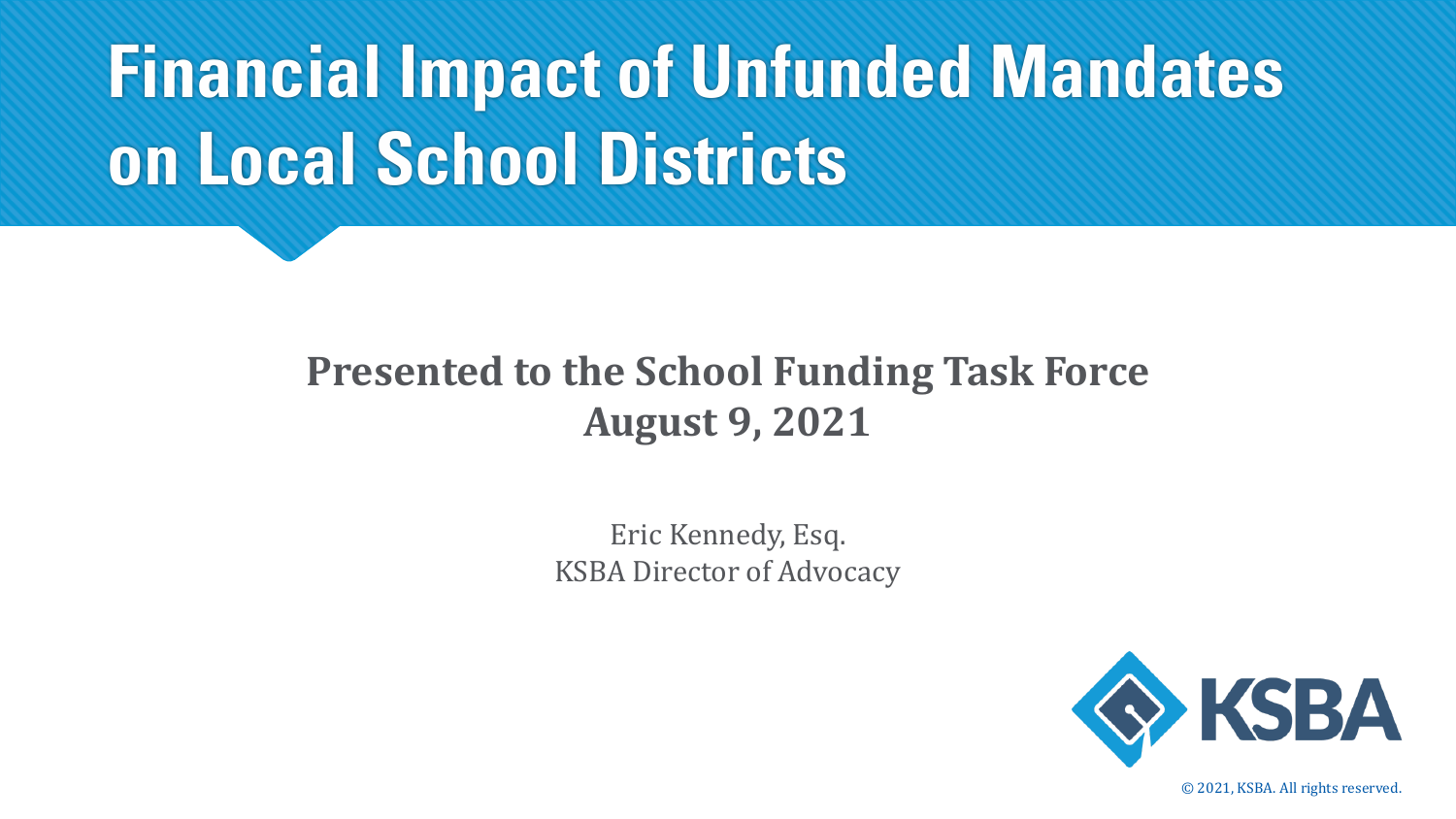### What is an "unfunded mandate?"

A working concept we offer is:

**A legal requirement of the state or federal government that a local school/district must do something, without the state or federal government providing funding to fully cover the cost of that action.**

Key terms are "shall" and "must" and "is required to…"

They may arise in statute or regulation, or agency actions. They may be explicitly stated, or the result of less explicit programming functions or interpretations.

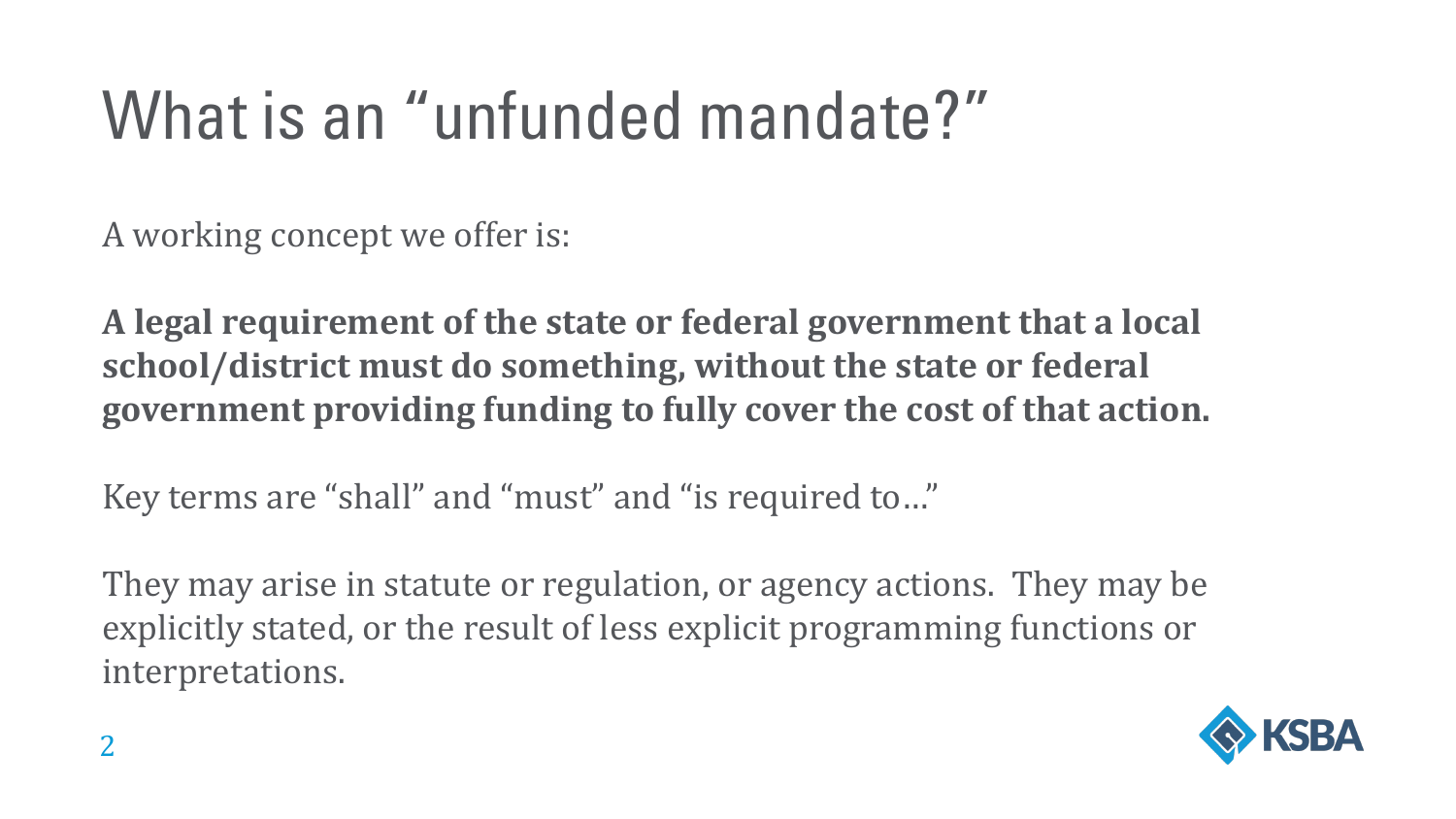# Unfunded mandates may be obvious or not

Some examples of fairly obvious, explicit unfunded mandates are:

- NBCT salary supplements
- Required PD for staff
- Every school must employ a librarian
- The multitude of district reports to KDE
- Boards must participate in CERS

Some less obvious examples are:

- Building Code requirements/updates
- Facility construction approval process (i.e.: BG1 and FACPAC)
- Use of the MUNIS financial/accounting system
- Use of schools as polling places

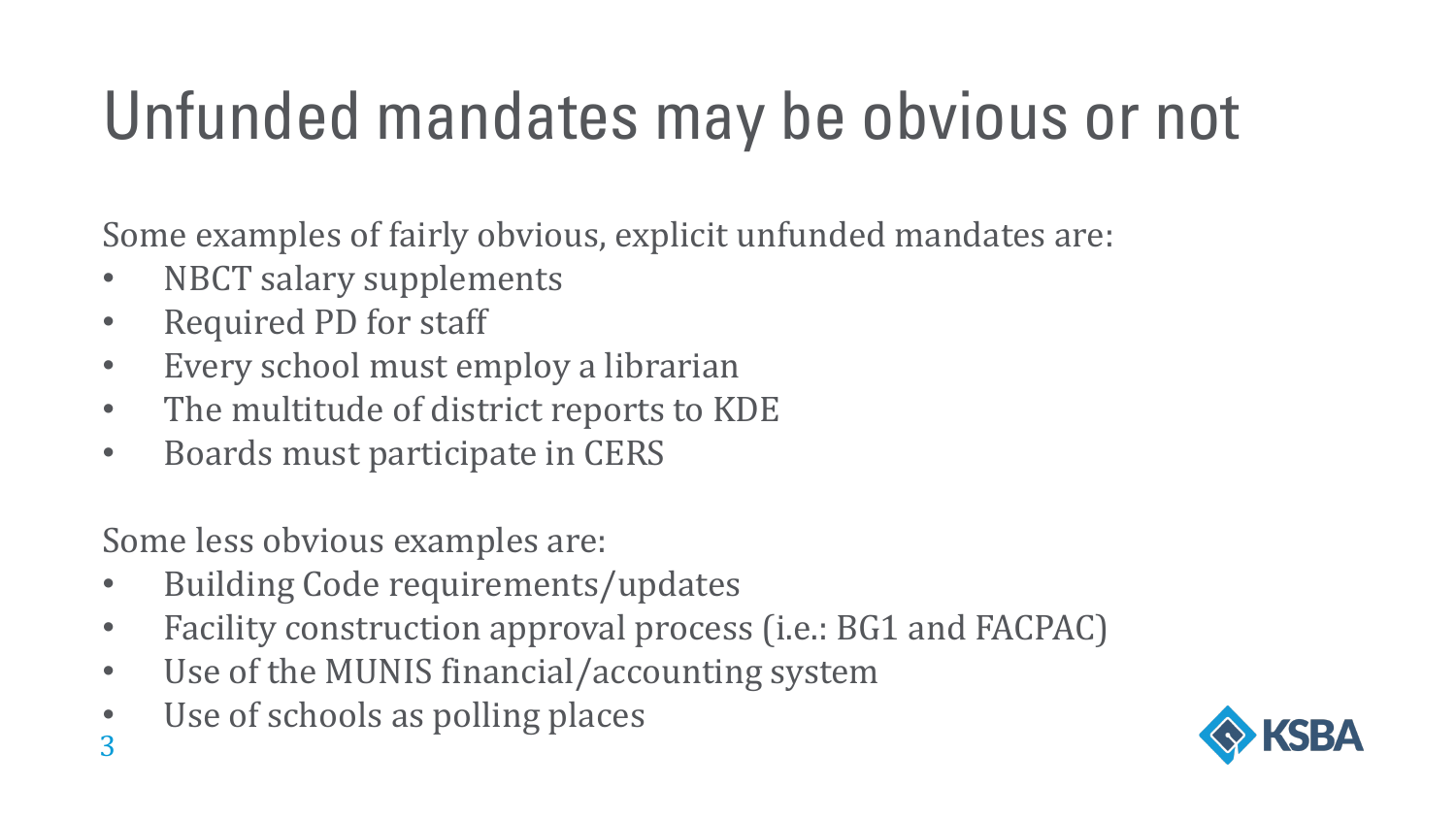### Federal unfunded mandates

Most notable are the numerous mandates embedded throughout the Individuals with Disabilities Education Act (**IDEA**), and the IDEA regulations.

**McKinney-Vento** Homeless Assistance Act

**ESSA** mandates (associated with assessment/accountability; students in foster care; etc.)

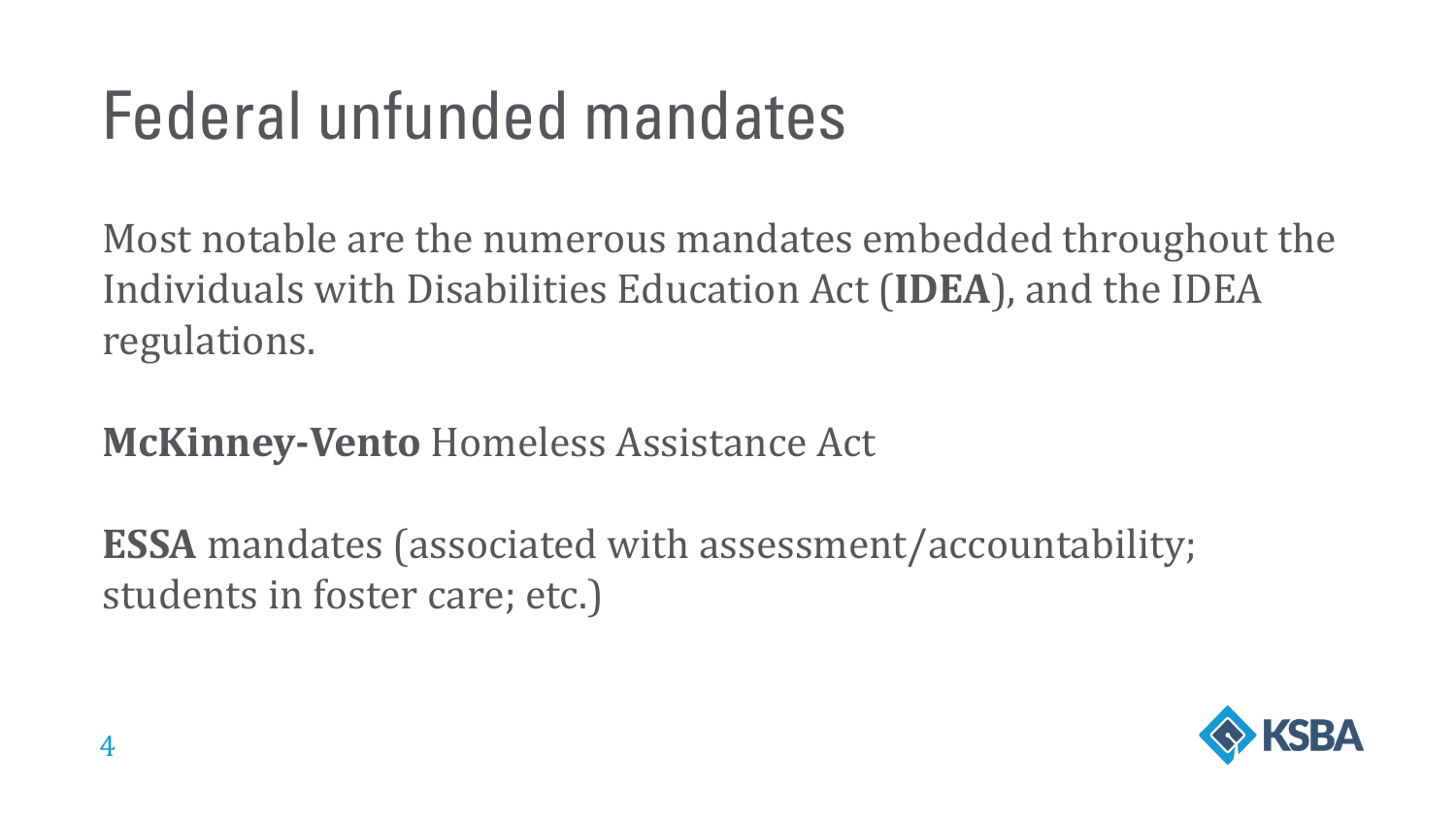# What is the financial impact?

Impossible to really quantify the whole picture.

A similar issued as faced by the state *Tax Expenditure Analysis*.

One easy one: NBCT: \$1,626,873.44 unfunded cost in SY 20-21. (37% unfunded)

But, what about cost of using MUNIS versus something else? Impossible to estimate.

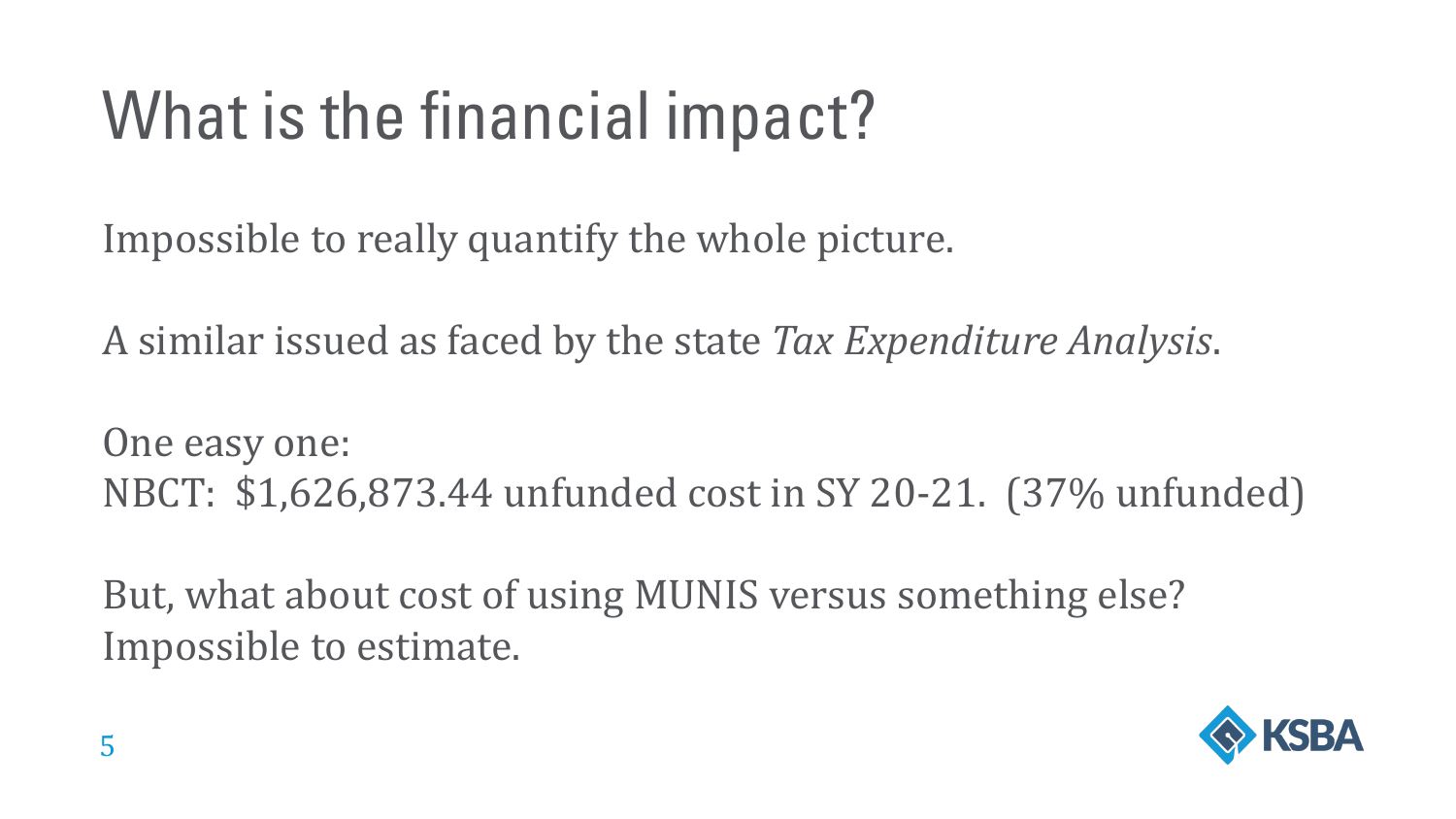#### The intangible cost of complexity is also a growing issue.



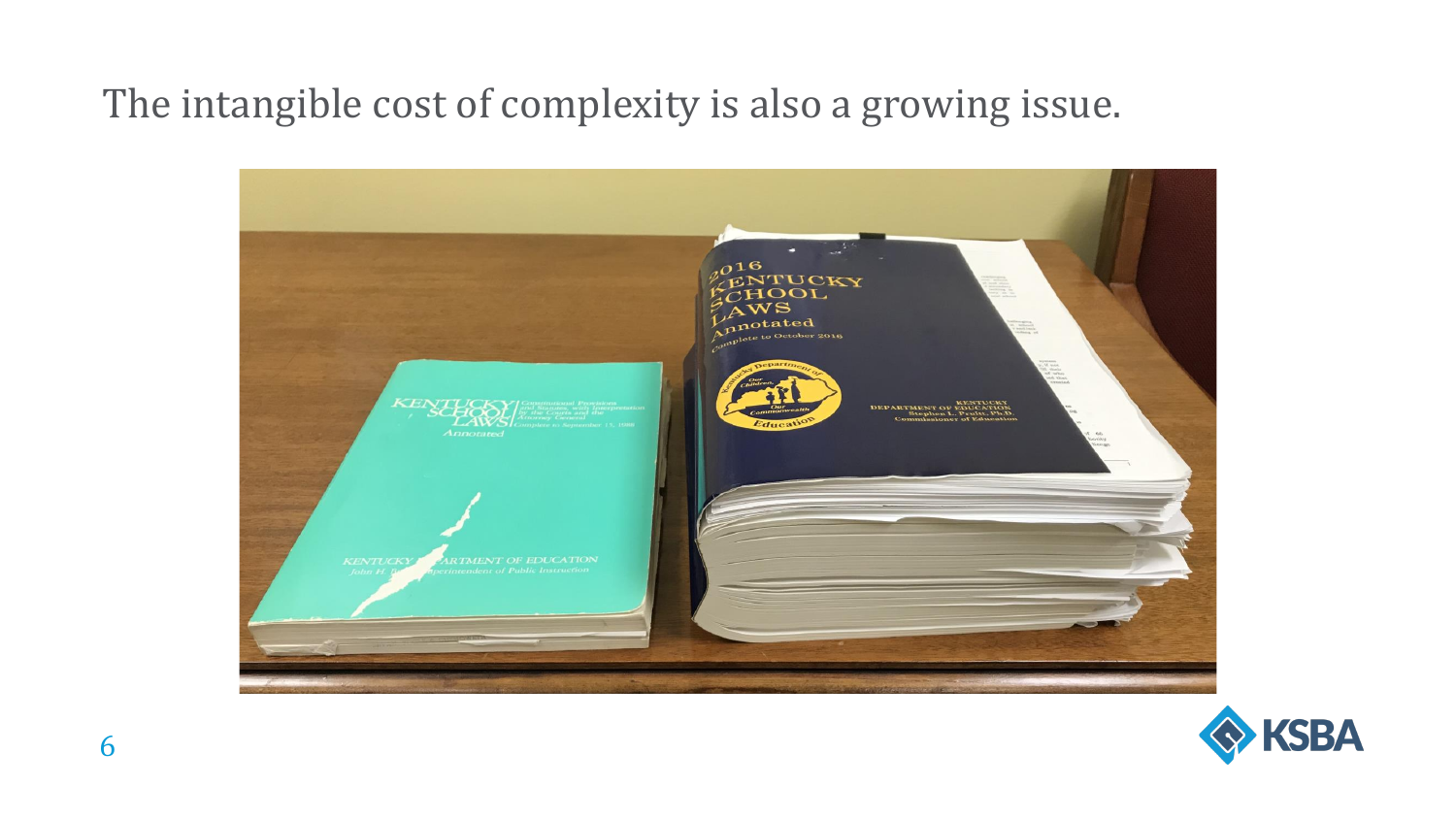# A key point to remember

Despite not being able to calculate a certain all-encompassing dollar figure cost of all state/federal unfunded mandates, we do know there is a cost. We do know this cost is paid, and largely by local tax revenue that fills in any gaps to make it work.

**We ask all policymakers, and all Kentuckians, to consider this whenever public school per pupil expenditures are compared to nonpublic school expenditures.**